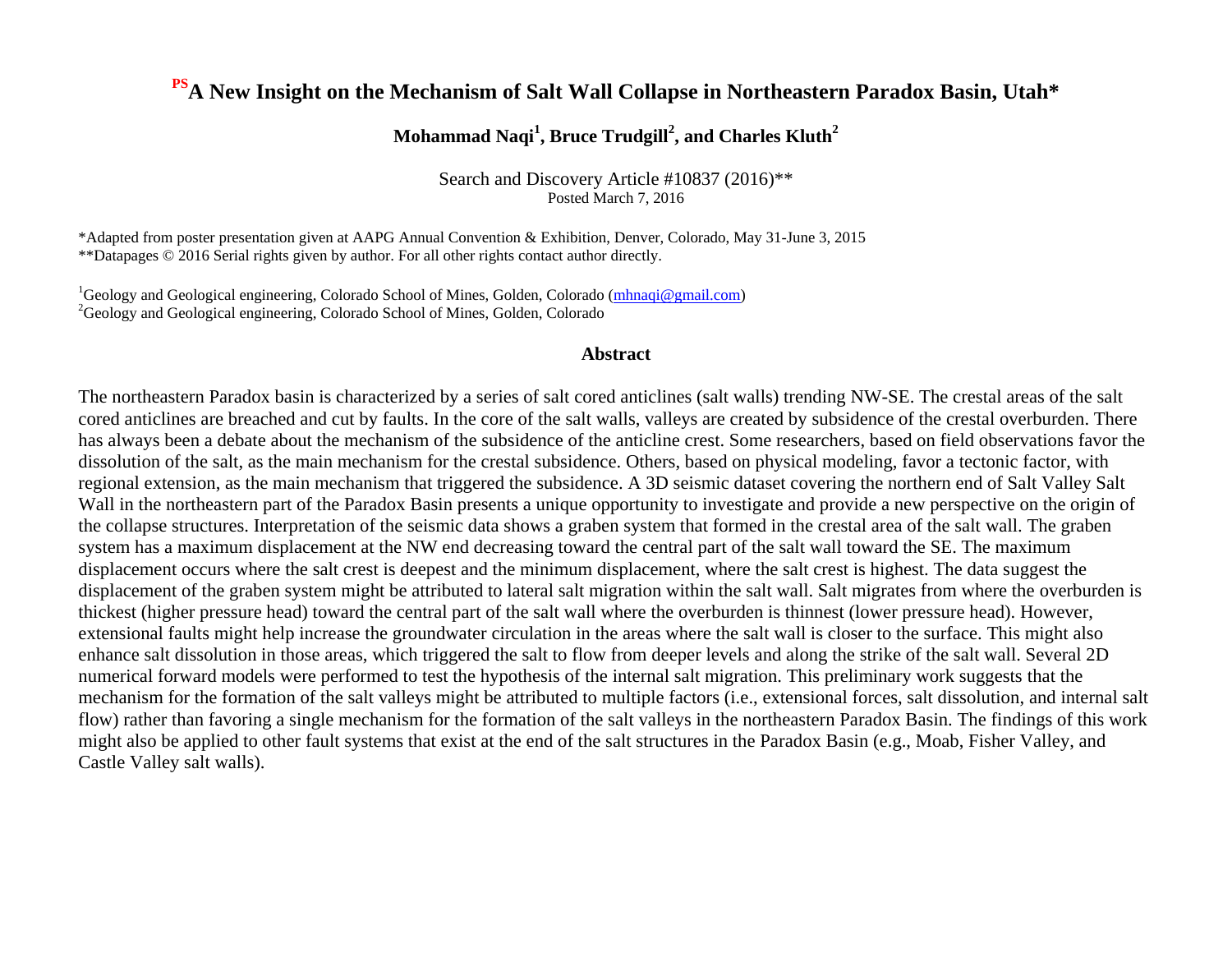#### **References Cited**

Ge, H., M.P.A. Jackson, and B.C. Vendevilee, 1996, Extensional Origin of Breached Paradox Diapirs, Utah and Colorado: Field Observations and Scaled Physical Models, *in* A.C. Huffman, W.R. Lund, and L.H. Godwin (eds.), Geology and Resources of the Paradox Basin: Utah Geological Association Guidebook, v. 25, p. 285-293.

Trudgill, B.D., 2011, Evolution of Salt Structures in the Northern Paradox Basin: Controls on Evaporite Deposition, Salt Wall Growth and Suprasalt Stratigraphic Architecture: Basin Research, v. 23, p. 208-238.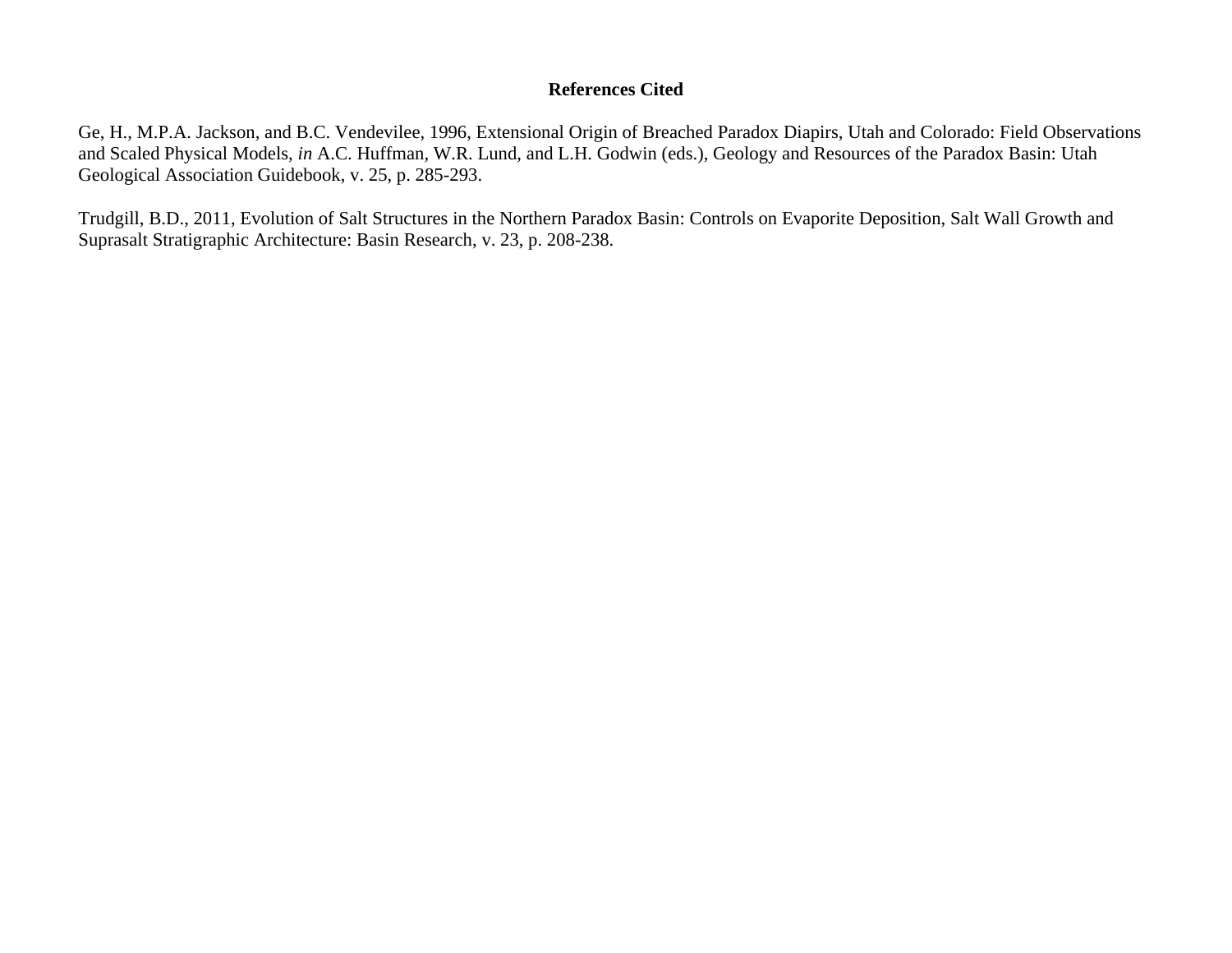# COLORADOSCHOOLOFMINES

# **A New Insight on the Mechanism of Salt Wall Collapse in Northeastern Paradox Basin, Utah**

### **NAQI Mohammad, TRUDGILL Bruce, KLUTH Chuck**

#### **GEOLOGICAL SETTINGS**

**Figure 4.** Stratigraphic column of units tops interpreted in the northern Salt Valley salt structure, northern Paradox Basin, showing the colors used in the seismic sections (after Trudgill, 2011).





Department of Geology & Geological Engineering, Colorado School of Mines, 1516 Illinois St.Golden, CO 80401

**Figure 7.** Structural map of the top Paradox formation in the Salt Valley salt wall. The salt wall is plunging toward the northwest. A graben system presents on the salt wall with decreasing ifaults displacement toward the southeast.

The migration of the Paradox Formation salt from the NW side of the salt wall toward the southeastern side of the salt wall controlled the formation of this graben system.







**Figure 9.** Three effective strain time lapes during the forward modeling time. As the initial top salt is moving through the model time toward the final position, normal faults formed in the outer part of the salt structure. Reverse fault form in the late stage of the model on the top of the salt.



**Figure 5.** Time migrated seismic sections across the Salt Valley salt structure. (a) located to the southern side while (b) is located to the northern side. Notice the decrease of fault displacement toward the south of the seismic data and the increase in the salt wall height. Also notice the location of the salt weld. Salt weld located closer to the salt wall in areas to the south of the seismic area.



**Figure 8.** Model geometry designed in ELFEN. The solid line is the top salt in the initial stage. Dashed line is the final stage after salt was migrated/dissolved.





**Figure 2.** Regional map of the Paradox basin and associated Uncompahgre and San Luis uplift, showing the location of the salt wall structures, areal limit of salt tectonics and the depositional limit of evaporite facies (after Trudgill, 2011).

**Figure 3.** A structural map of the northern Paradox Basin illustrates the NW-SE regional trend of the salt wall structures and the major faults (after Trudgill, 2011).



#### **SEISMIC INTERPRETATION**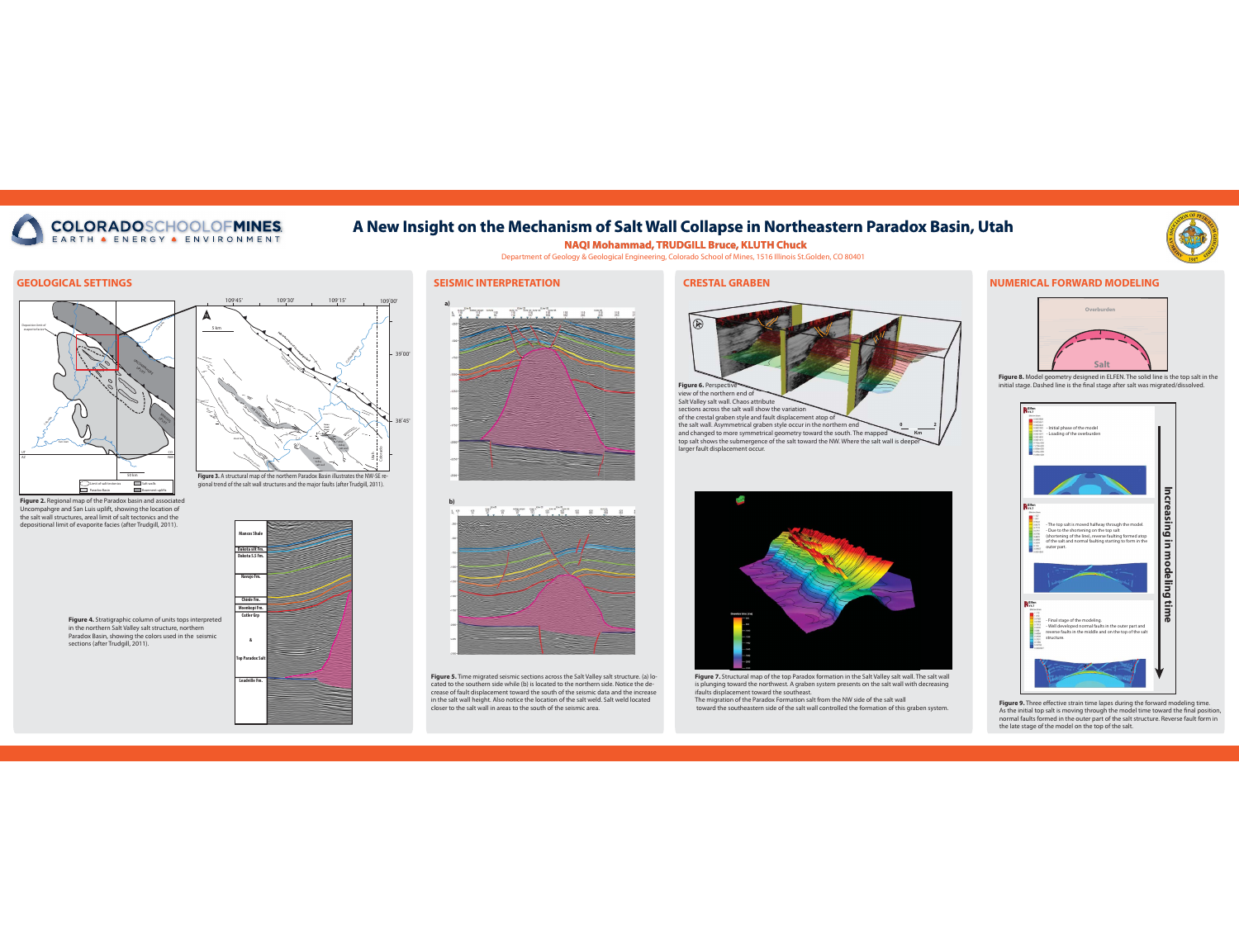#### **ABSTRACT**

The northeastern Paradox basin is characterized by a series of salt cored anticlines (salt walls) trending NW-SE. The crestal areas of the salt cored anticlines are breached and cut by faults. In the core of the anticlines, valleys are created by the subsidence of the crestal overburden. Structural maps of the Paradox fold and fault belt show splay faults at the salt wall ends (e.g. Moab salt wall, salt valley and castle valley). There has always been a debate about the mechanism of the subsidence of the anticline crest. Some researchers based on field observations, favor the dissolution of the salt, forming the core of the anticlines, as the main mechanism for the crestal subsidence. Others, based on physical modeling, favor the tectonic factor, extensional forces, as the main mechanism that triggered the subsidence. A 3D seismic dataset covering the northern end of Salt Valley Salt Wall in the northeastern part of the Paradox Basin present a unique opportunity to investigate and provide a new perspective on the origin of the collapse structures. The interpretation of the seismic data shows a graben system that formed in the crestal area of the salt anticline. The graben system has a maximum displacement in the NW end and decreases toward the central part of the salt wall toward the SE. The maximum displacement occurs where the salt crest is deepest and the minimum displacement, where the salt crest is highest. The data suggest the displacement of the graben system might be attributed to salt migration within the salt wall. Salt migrates from where the overburden is thickest (higher pressure head) toward the central part of the salt wall where the overburden is thinnest (lower pressure head). However, extensional faults might help increase the groundwater circulation in the areas where the salt anticline is closer to the surface. This might also enhance salt dissolution in those areas which triggered the salt to flow from deeper parts and along the strike of the salt wall. Several 2D numerical forward models were performed to test the hypothesis of the internal salt migration. This preliminary work suggests that the mechanism for the formation of the salt valleys might be attributed to multiple factors (i.e. extensional forces, salt dissolution and internal salt flowage) rather than favoring a single mechanism for the formation of the salt valleys in the northeastern Paradox Basin. The findings of this work might also be applied to other fault systems that exist at the end of the salt structures in the Paradox Basin.

# **INTRODUCTION/MOTIVE**

Salt collapse / diapr fall structure in the Paradox basin are attributed to be a result of either:



**Figure1.** Previous proposed models for diapir fall / salt collapse structure (after Ge et al., 1996)